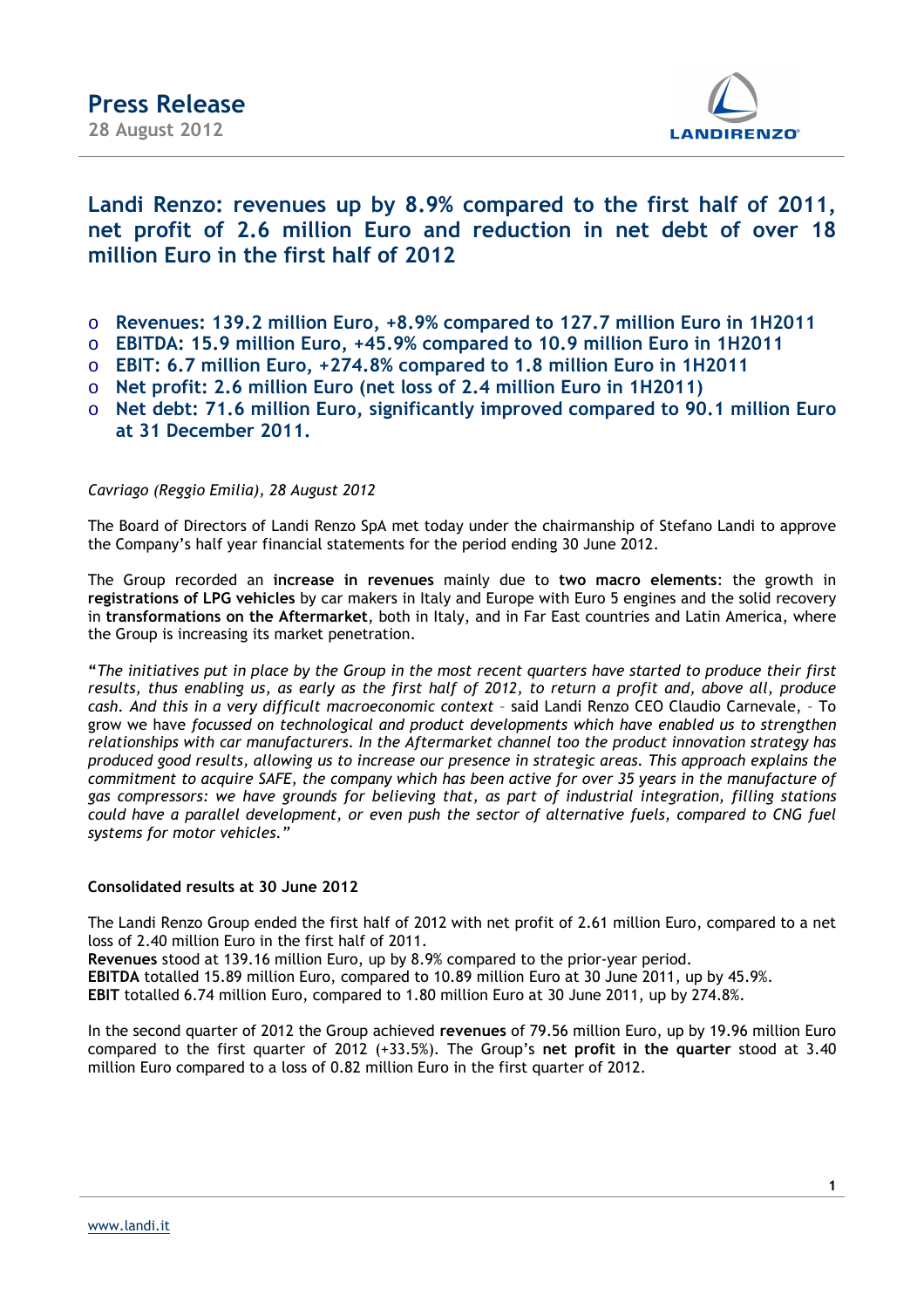

#### **Breakdown of revenues**

Revenues from the sales of LPG systems totalled 92.45 million Euro, while those from the sale of CNG systems totalled 39.62 million Euro. Revenues from product sales in Other sectors (Alarm systems, Sound, Acquatronic and Robotic) totalled 7.08 million Euro.

The **geographic breakdown of revenues** shows that in the first half of 2012 the Landi Group realised 69.1% (82.9% at 30 June 2011) of its consolidated revenues abroad (32.3% in Europe and 36.8% outside of Europe).

The **Italian market** grew by 96.7% compared to the prior-year period and revenues stood at 42.95 million Euro; this increase was caused by the rise in demand for vehicles that use cleaner and cheaper fuels (LPG and CNG) and in particular, in the car manufacturers' channel, by the full market availability from the start of the year of the completely renewed product range.

The trend in revenues in **Europe** was also positive (+35.8%) compared to the first half of 2011: Group sales benefitted both from the increase of the main markets in the area and from the positive effect generated by the launch of a renewed product range for the Aftermarket channel.

The **South-Western Asia** market, as already highlighted in the first quarter of 2012, saw sales drop by 64.8% compared to the prior-year period, mainly due to a sharp slowdown in the Iranian and Pakistani markets.

Markets in the **Rest of the World** recorded an increase of 11.8% compared to the first half of 2011, following the favourable trend in demand in the Far East countries where the Group is increasing its penetration, also thanks to its direct presence. Meanwhile **American markets** recorded a slight fall of around 5.8% compared to the prior-year period.

### **Equity and financial results at 30 June 2012**

**Net debt** at 30 June 2012 amounted to 71.56 million Euro compared to 96.55 million Euro at 31 March 2012 and 90.11 million Euro at 31 December 2011. The significant fall in debt, down by 24.99 million Euro in the second quarter, is attributable to higher profits and the change in net working capital.

**Shareholders' equity** amounted to 139.85 million Euro, compared to 135.97 million Euro at 31 March 2012 and 137.00 million Euro at 31 December 2011.

#### **Significant events for the period**

On 23 May 2012 Landi Renzo S.p.A. sent Agave S.r.l., a company in liquidation which was preparing to submit request for arrangement with creditors, an irrevocable proposal for the temporary lease and subsequent purchase of the SAFE corporate business.

Agave S.r.l., through the SAFE brand, has operated for over 35 years in the manufacture of gas compressors that are used for a number of applications; the main business areas concern compressed natural gas (CNG fuelling systems for motor vehicles), Oil and Gas (compressors and support systems for gas processing activities from extraction to distribution), biogas processing systems, and hydrogen and LNG systems.

The lease of the corporate business was formalised in July and the subsequent final acquisition is dependent on the approval of the arrangement plan which will be submitted to creditors by Agave S.r.l.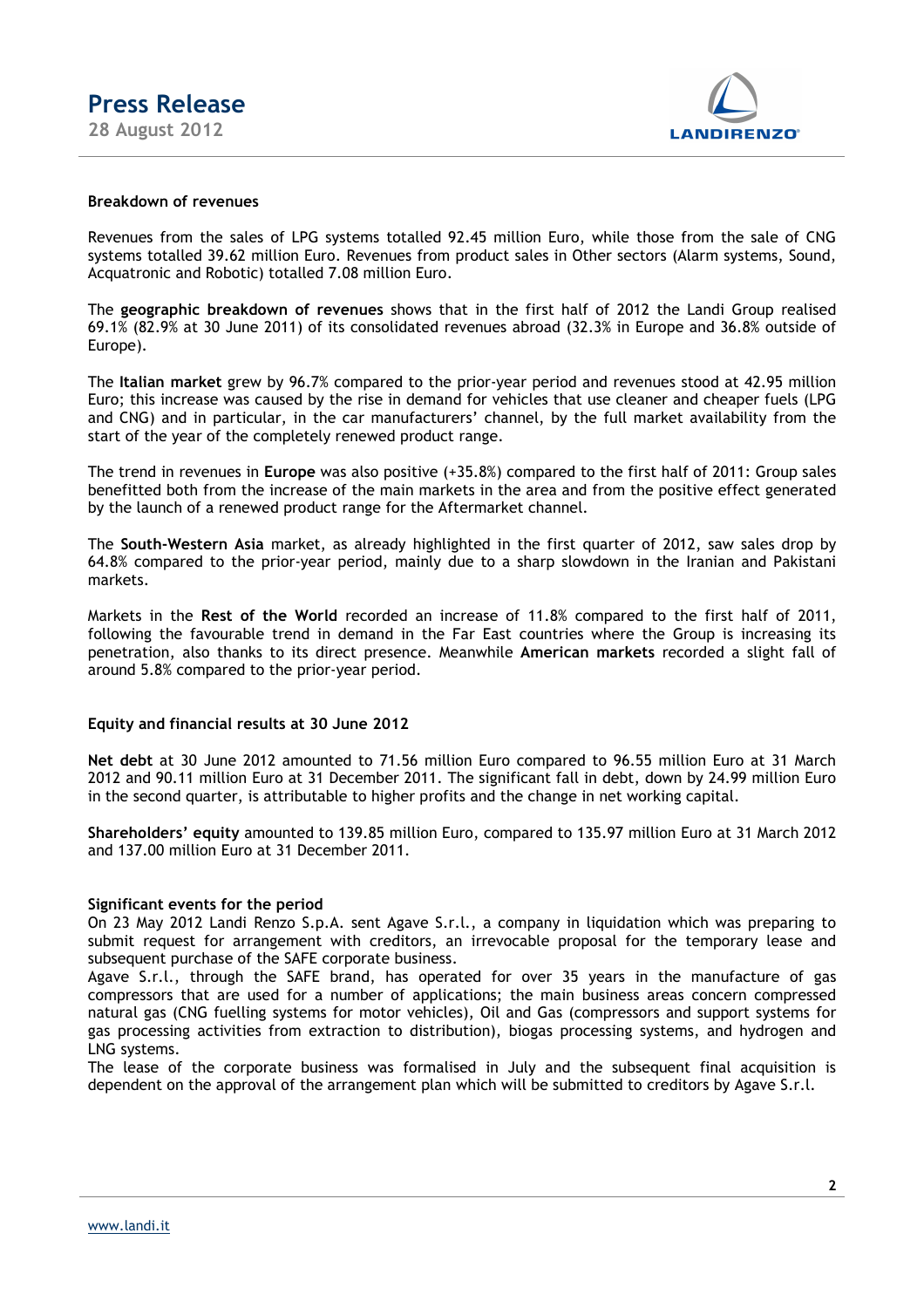

### **Outlook**

The trend in the first half of the year is in line with the Group's forecasts for 2012 and shows positive results in terms of both revenues and profits, despite the ongoing difficulties relating to the macroeconomic scenario and the key market, including business restrictions caused by specific country problems, such as in Iran and Pakistan.

As for the outlook, for 2012 the Landi Group confirms a positive outlook with revenues growing by over 5% compared to 2011, as well as an EBITDA margin of over 10%. The extraordinary operation relating to the possible acquisition of SAFE could bring additional 2012 revenues for more than 6 million Euro.

In compliance with the provisions of art. 2428 of the Italian Civil Code, it should be noted that during 2011 the Parent Company did not trade any treasury shares companies and currently does not hold any treasury shares. The subsidiaries do not hold any shares of the Parent Company.

*Paolo Cilloni, Manager in charge of preparing the financial reports, declares – pursuant to article 154–bis, par. 2 of Legislative Decree no. 58 of 24 February 1998 – that the accounting information provided herein is in line with the documented results and to the accounting books and entries.* 

*This press release, together with a set of slides, is also available on the company's website www.landi.it.*

#### *This press release is a translation. The Italian version prevails*

**Landi Renzo** is a world leader in the sector of components and LPG and CNG fuel systems for motor vehicles. Based in Cavriago (Reggio Emilia – Italy) and with more than 50 years' experience in the sector, Landi Renzo is distinguished by the sustained growth of its revenues and the extent of its international operations, with a presence in over 50 countries and with almost 70% of sales generated abroad.

Landi Renzo S.p.A. has been listed in the STAR segment of Borsa Italiana MTA market since June 2007.

**Pierpaolo Marziali Marco Fraquelli** M&A and Investor Relations Manager fraquelli@secrp.it ir@landi.it **Daniele Pinosa Corrado Storchi** pinosa@secrp.it External Relations Manager Tel. +39 02.624999.1 cstorchi@landi.it Tel. +39 0522.94.33

**IR Top Consulting** Maria Antonietta Pireddu Tel. +39 02 45.47.38.84/3 ir@irtop.com

**Landi Renzo SEC Relazioni Pubbliche e Istituzionali**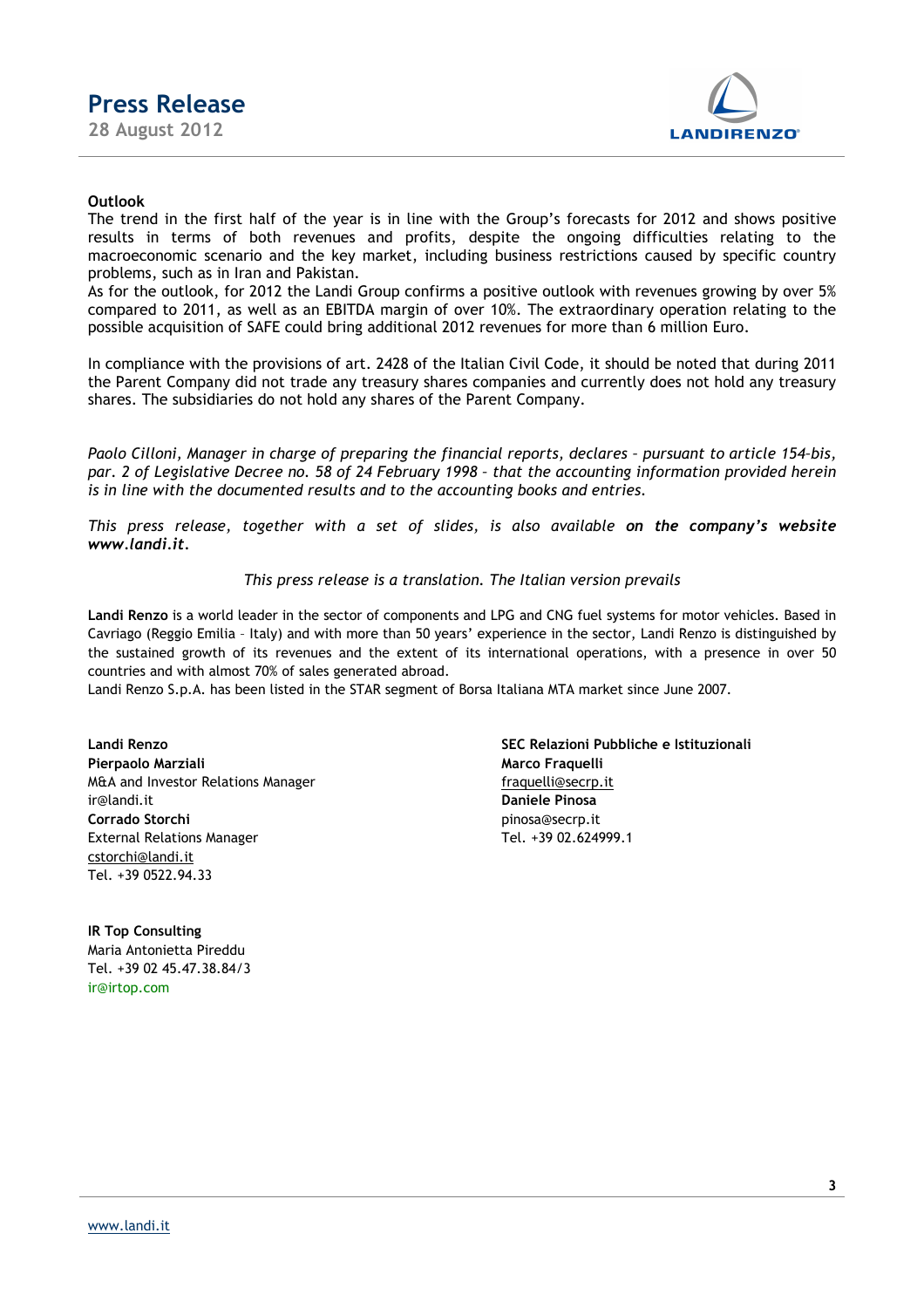# **Press Release**

**28 August 2012** 



| <b>CONSOLIDATED STATEMENT OF COMPREHENSIVE INCOME (thousands of Euros)</b> | 30/06/2012 | 30/06/2011 |
|----------------------------------------------------------------------------|------------|------------|
| Revenues (goods and services)                                              | 139,143    | 126,844    |
| Revenues (goods and services) - related parties                            | 12         | 899        |
| Other revenue and income                                                   | 959        | 678        |
| Cost of raw materials, consumables and goods and change in inventories     | $-62,422$  | $-61,296$  |
| Costs for services and use of third party assets                           | $-37,961$  | $-32,976$  |
| Costs for services and use of third party assets – related parties         | $-788$     | $-762$     |
| Personnel expenses                                                         | $-21,846$  | $-21,161$  |
| Accruals, impairment losses and other operating expenses                   | $-1,212$   | $-1,341$   |
| <b>Gross Operating Profit</b>                                              | 15,885     | 10,885     |
| Amortization, depreciation and impairment losses                           | $-9,149$   | $-9,088$   |
| <b>Net Operating Profit</b>                                                | 6,736      | 1,797      |
| Financial income                                                           | 352        | 271        |
| Financial expenses                                                         | $-2,177$   | $-1,600$   |
| Exchange rate gains and losses                                             | -9         | $-2,216$   |
| Profit (Loss) before tax                                                   | 4,902      | $-1,748$   |
| Taxes                                                                      | $-2,177$   | $-907$     |
| Net profit (loss) for the Group and minority interests, including:         | 2,725      | $-2,655$   |
| Minority interests                                                         | 119        | $-258$     |
| Net Profit (Loss) of the Group                                             | 2,606      | $-2,397$   |
|                                                                            |            |            |
| Basic earnings (loss) per share (calculated on 112.500.000 shares)         | 0.0232     | $-0.0213$  |
| Diluted earnings (loss) per share                                          | 0.0232     | $-0.0213$  |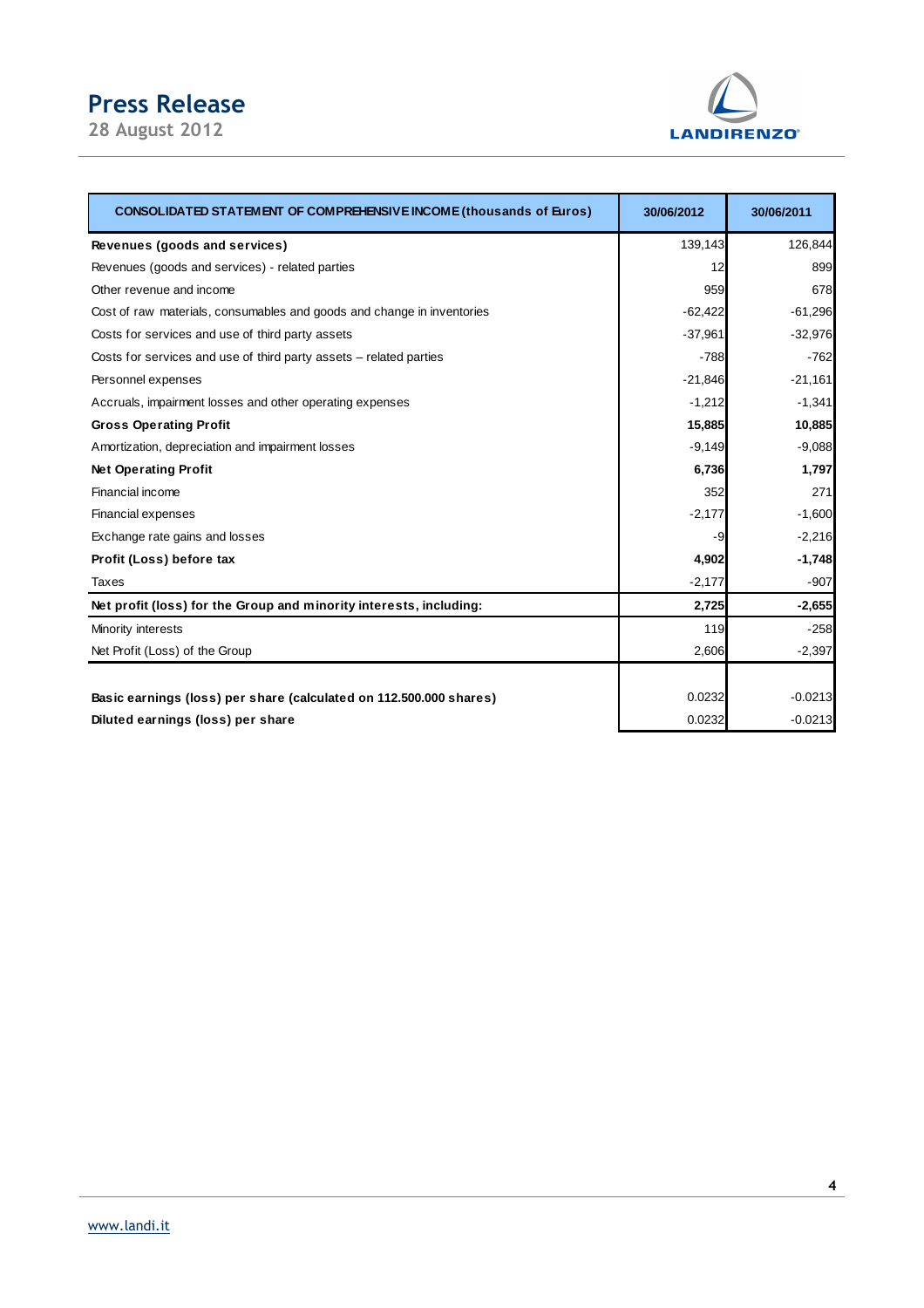# **Press Release**

**28 August 2012** 



| Non-current assets<br>33,341<br>35,096<br>Property, plant and equipment<br>Development expenditure<br>8,875<br>10,346<br>Goodw ill<br>55,582<br>55,582<br>Other intangible assets with finite useful lives<br>28,233<br>29,506<br>Other non-current financial assets<br>192<br>170<br>Deferred tax assets<br>13,992<br>13,274 | 37,156<br>10,992<br>59,498<br>30,328<br>259<br>9,632<br>147,865<br>79,837<br>461<br>74,079<br>30,389<br>152<br>24,557 |
|-------------------------------------------------------------------------------------------------------------------------------------------------------------------------------------------------------------------------------------------------------------------------------------------------------------------------------|-----------------------------------------------------------------------------------------------------------------------|
|                                                                                                                                                                                                                                                                                                                               |                                                                                                                       |
|                                                                                                                                                                                                                                                                                                                               |                                                                                                                       |
|                                                                                                                                                                                                                                                                                                                               |                                                                                                                       |
|                                                                                                                                                                                                                                                                                                                               |                                                                                                                       |
|                                                                                                                                                                                                                                                                                                                               |                                                                                                                       |
|                                                                                                                                                                                                                                                                                                                               |                                                                                                                       |
|                                                                                                                                                                                                                                                                                                                               |                                                                                                                       |
| 140,215<br>143,974<br><b>Total non-current assets</b>                                                                                                                                                                                                                                                                         |                                                                                                                       |
| <b>Current assets</b>                                                                                                                                                                                                                                                                                                         |                                                                                                                       |
| Trade receivables<br>92,423<br>77,429                                                                                                                                                                                                                                                                                         |                                                                                                                       |
| Trade receivables - related parties<br>285<br>361                                                                                                                                                                                                                                                                             |                                                                                                                       |
| 79,028<br>Inventories<br>67,408                                                                                                                                                                                                                                                                                               |                                                                                                                       |
| Other receivables and current assets<br>20,549<br>27,452                                                                                                                                                                                                                                                                      |                                                                                                                       |
| Current financial assets<br>176<br>174                                                                                                                                                                                                                                                                                        |                                                                                                                       |
| 24,978<br>20,059<br>Cash and cash equivalents                                                                                                                                                                                                                                                                                 |                                                                                                                       |
| <b>Total current assets</b><br>217,437<br>192,885                                                                                                                                                                                                                                                                             | 209,475                                                                                                               |
| <b>TOTAL ASSETS</b><br>357,652<br>336,859                                                                                                                                                                                                                                                                                     | 357,340                                                                                                               |
|                                                                                                                                                                                                                                                                                                                               |                                                                                                                       |
| <b>EQUITY AND LIABILITIES (thousands of Euros)</b><br>30/06/2012<br>31/12/2011<br>30/06/2011                                                                                                                                                                                                                                  |                                                                                                                       |
| Group shareholders' equity                                                                                                                                                                                                                                                                                                    |                                                                                                                       |
| Share capital<br>11,250<br>11,250                                                                                                                                                                                                                                                                                             | 11,250                                                                                                                |
| 125,212<br>Other reserves<br>134,154                                                                                                                                                                                                                                                                                          | 132,951                                                                                                               |
| 2,606<br>$-9,138$<br>Profit (loss) for the period                                                                                                                                                                                                                                                                             | $-2,397$                                                                                                              |
| 136,266<br>Total equity attributable to the shareholders of the parent<br>139,068                                                                                                                                                                                                                                             | 141,804                                                                                                               |
| 780<br>738<br><b>Minority interests</b>                                                                                                                                                                                                                                                                                       | 447                                                                                                                   |
| <b>TOTAL EQUITY</b><br>139,848<br>137,004                                                                                                                                                                                                                                                                                     | 142,251                                                                                                               |
| <b>Non-current liabilities</b>                                                                                                                                                                                                                                                                                                |                                                                                                                       |
| Non-current bank loans<br>30,442<br>40,119                                                                                                                                                                                                                                                                                    | 53,580                                                                                                                |
| Other non-current financial liabilities<br>49<br>49                                                                                                                                                                                                                                                                           | 123                                                                                                                   |
| 5,292<br>Provisions for risks and charges<br>4,860                                                                                                                                                                                                                                                                            | 4,240                                                                                                                 |
| 2,938<br>2,835<br>Defined benefit plans                                                                                                                                                                                                                                                                                       | 3,067                                                                                                                 |
| Deferred tax liabilities<br>11,060<br>12,351                                                                                                                                                                                                                                                                                  | 13,103                                                                                                                |
| 49,781<br>60,214<br><b>Total non-current liabilities</b>                                                                                                                                                                                                                                                                      | 74,113                                                                                                                |
| <b>Current liabilities</b>                                                                                                                                                                                                                                                                                                    |                                                                                                                       |
| 65,978<br>69,878<br>Bank overdrafts and short-term loans                                                                                                                                                                                                                                                                      | 50,996                                                                                                                |
| Other current financial liabilities<br>125<br>74                                                                                                                                                                                                                                                                              | 252                                                                                                                   |
| 86,358<br>55,903<br>Trade payables                                                                                                                                                                                                                                                                                            | 75,671                                                                                                                |
| Trade payables - related parties<br>61<br>61                                                                                                                                                                                                                                                                                  | 334                                                                                                                   |
| <b>Tax liabilities</b><br>6,965<br>6,458                                                                                                                                                                                                                                                                                      | 5,203                                                                                                                 |
| Other current liabilities<br>8,587<br>7,216                                                                                                                                                                                                                                                                                   | 8,520                                                                                                                 |
| <b>Total current liabilities</b><br>168,023<br>139,641                                                                                                                                                                                                                                                                        | 140,976                                                                                                               |
| TOTAL LIABILITIES AND EQUITY<br>357,652<br>336,859<br>357,340                                                                                                                                                                                                                                                                 |                                                                                                                       |